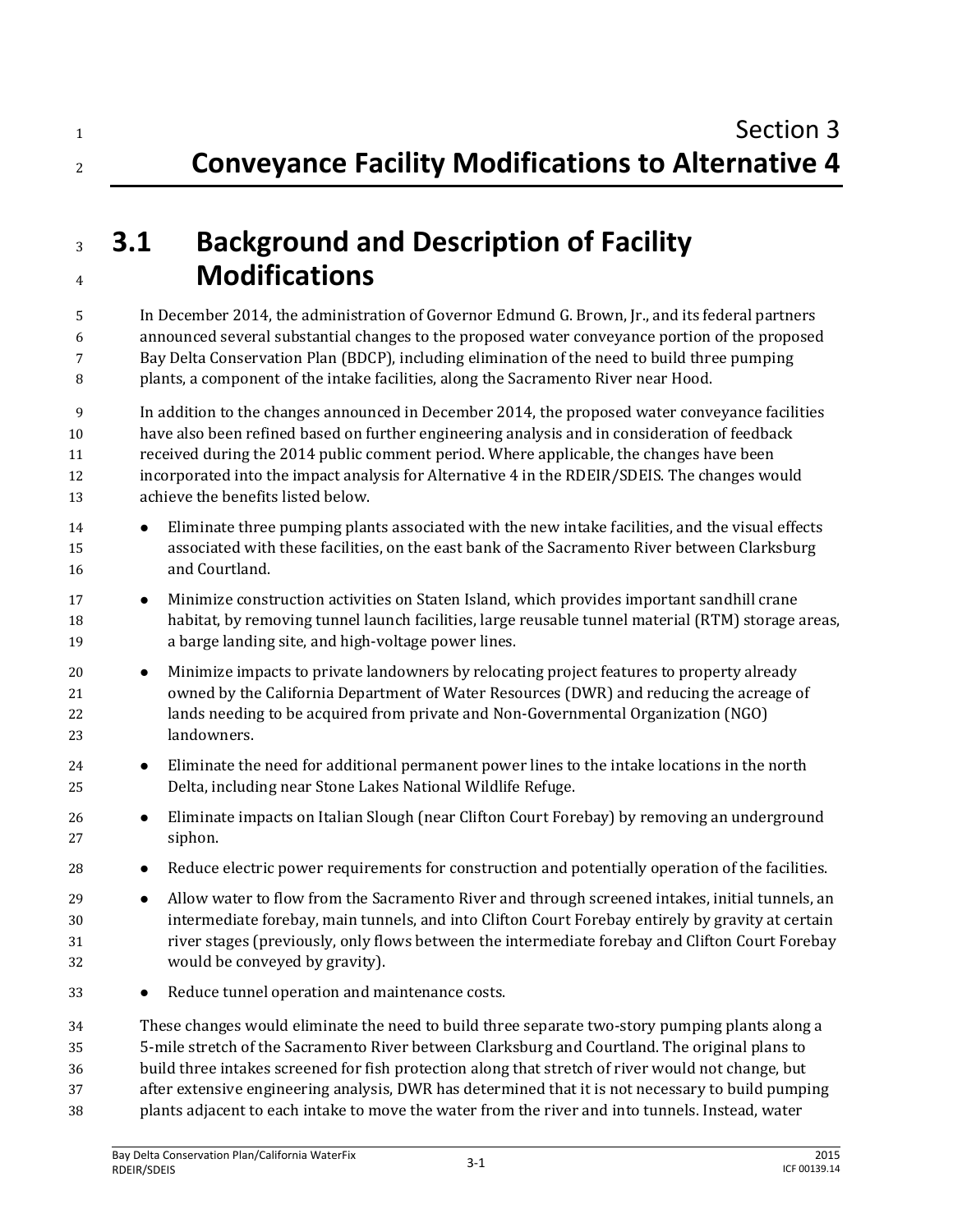- could be moved from the river into tunnels by two new pumping plants constructed 40 miles away,
- on DWR property at the southern end of the tunnels near Clifton Court Forebay.
- The RDEIR/SDEIS does not change the impact disturbance assumptions associated with the roughly
- 87-acre footprint of each intake, but the three 46,000-square-foot buildings would not be needed to
- house pumping plants; nor would permanent transmission lines, substations, and surge towers be
- needed at the intake sites. Facilities at the intakes would include fish screens in the river,
- sedimentation basins, drying lagoons, access roads, and control gate structures. Additional
- refinements include the adoption of an intake design that features an open sedimentation basin
- behind the fish screens. This design would reduce the amount of construction activity required at each intake site and would eliminate the temporary relocation of State Route (SR) 160 by realigning
- the highway over widened levee sections prior to commencing construction of the intake structures.
- The modifications would help preserve the views from SR 160 between Hood and Walnut Grove, a state-designated scenic highway, as described in Chapter 17, *Aesthetics and Visual Resources,* Section 17.3.3.9 in Appendix A.
- Throughout the development of the BDCP and the associated EIR/EIS, DWR has sought to minimize potential disruption and dislocation of Delta residents. These refinements to the design of the proposed water conveyance facilities also reflect continued efforts on the part of the Lead Agencies to reduce environmental impacts. See Section 3.2 below for a more detailed description of the water conveyance facility components for Alternative 4, accounting for these modifications. An overview of the proposed water conveyance features and characteristics (e.g., lengths, volumes) is presented in Table 3.2-1, below. Each water component is described in further detail in Chapter 3, *Description of Alternatives,* Section 3.6.1, in Appendix A.
- **3.2 Revised Description of Water Conveyance Facility Components under Alternative 4**

 Under Alternative 4, water would be conveyed from the north Delta to the south Delta through tunnels. Water would be diverted from the Sacramento River through three fish-screened intakes on the east bank of the Sacramento River between Clarksburg and Courtland. Water would travel from the intakes to a sedimentation basin before reaching the tunnels. From the intakes water would flow into an initial single-bore tunnel, which would lead to an intermediate forebay on Glannvale Tract. From the southern end of this forebay, water would pass through an outlet structure into a dual- bore tunnel where it would flow by gravity to the south Delta. Water would then reach pumping plants to the northeast of the Clifton Court Forebay, where water would be pumped into the north cell of the expanded Clifton Court Forebay. The forebay would be dredged and redesigned to provide an area isolating water flowing from the new north Delta facilities. When operating, the expanded Clifton Court Forebay would be designed to provide water to both the Banks and Jones pumping plants.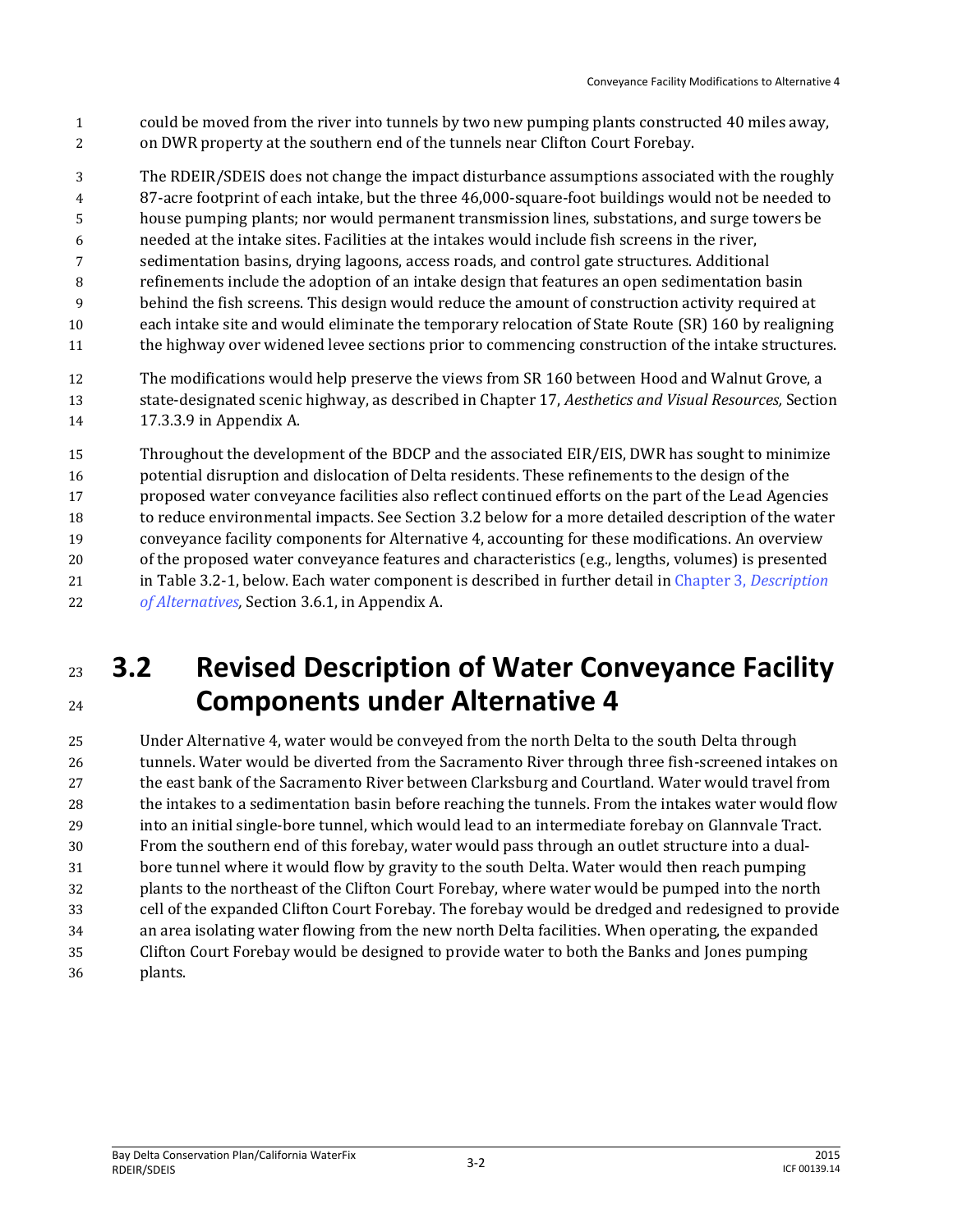| Feature Description/Surface Acreage <sup>a</sup>                                                 | Approximate Characteristics               |
|--------------------------------------------------------------------------------------------------|-------------------------------------------|
| Overall project/2,000 acres                                                                      |                                           |
| Conveyance capacity (cfs)                                                                        | 9,000                                     |
| Overall length (miles)                                                                           | 45                                        |
| Intake facilities/approximately 90 acres average per site                                        |                                           |
| Number of on-bank fish-screened intakes                                                          | 3                                         |
| Maximum diversion capacity at each intake (cfs)                                                  | 3,000                                     |
| Tunnels/170 acres (permanent subsurface easement = 1,700 acres)                                  |                                           |
| Tunnel 1a connecting Intakes 2 and 3 to the intermediate forebay                                 |                                           |
| Tunnel length (mi)                                                                               | 8.73                                      |
| Number of tunnel bores; number of shafts (total)                                                 | 1; 4                                      |
| Tunnel finished inside diameter (ft)                                                             | 28 (between Intakes 2 and 3); 40 (between |
|                                                                                                  | Intake 3 and the intermediate forebay)    |
| Tunnel 1b connecting Intake 5 to the intermediate forebay                                        |                                           |
| Tunnel length (mi)                                                                               | 4.77                                      |
| Number of tunnel bores; number of shafts (total)                                                 | 1; 3                                      |
| Tunnel finished inside diameter (ft)                                                             | 28                                        |
| Tunnel 2 connecting intermediate forebay to Clifton Court Forebay                                |                                           |
| Tunnel length for each bore (mi)                                                                 | 30.1                                      |
| Number of tunnel bores; number of shaft sites (total per bore)                                   | 2;9                                       |
| Tunnel finished inside diameter (ft)                                                             | 40                                        |
| Intermediate forebay/243 acres                                                                   |                                           |
| Water surface area, at elevation 0 ft (acres)                                                    | 37                                        |
| Active storage volume (af)                                                                       | 750                                       |
| Emergency spillway inundation area (acres)                                                       | 131                                       |
| <b>Clifton Court Pumping Plant</b>                                                               |                                           |
| Total Number of Pumps (both pumping plants)                                                      | 12                                        |
| 8 large pumps, capacity per pump (cfs)                                                           | 1,125                                     |
| 4 small pumps, capacity per pump (cfs)                                                           | 563                                       |
| Total dynamic head (ft)                                                                          | 37                                        |
| Expanded Clifton Court Forebay/2,600 acres (total water surface area at maximum operation level) |                                           |
| Forebay dredging area (acres)                                                                    | 2,010                                     |
| Expanded water surface area (acres)                                                              | 590                                       |
| Active storage volume (af)                                                                       | 4,300 to 10,200 (north cell)              |
|                                                                                                  | 14,000 (south cell)                       |
| Power requirements                                                                               |                                           |
| Estimated pumping electric load (MW)                                                             | 36                                        |
| = acre-feet.<br>af                                                                               |                                           |
| = cubic feet per second.<br>cfs                                                                  |                                           |
| f+<br>$f_{\alpha\alpha}$ +                                                                       |                                           |

#### 1 **Table 3.2-1. Summary of Physical Characteristics under Alternative 4**

 $ft = feet$ .

MW = megawatt.

a Acreage estimates represent the permanent surface footprints of selected facilities. Characteristics of other areas including temporary work areas and those designated for borrow, spoils, and reusable tunnel material are reported in Appendix 3C (in Appendix A). Overall project acreage includes some facilities not listed, such as permanent access roads.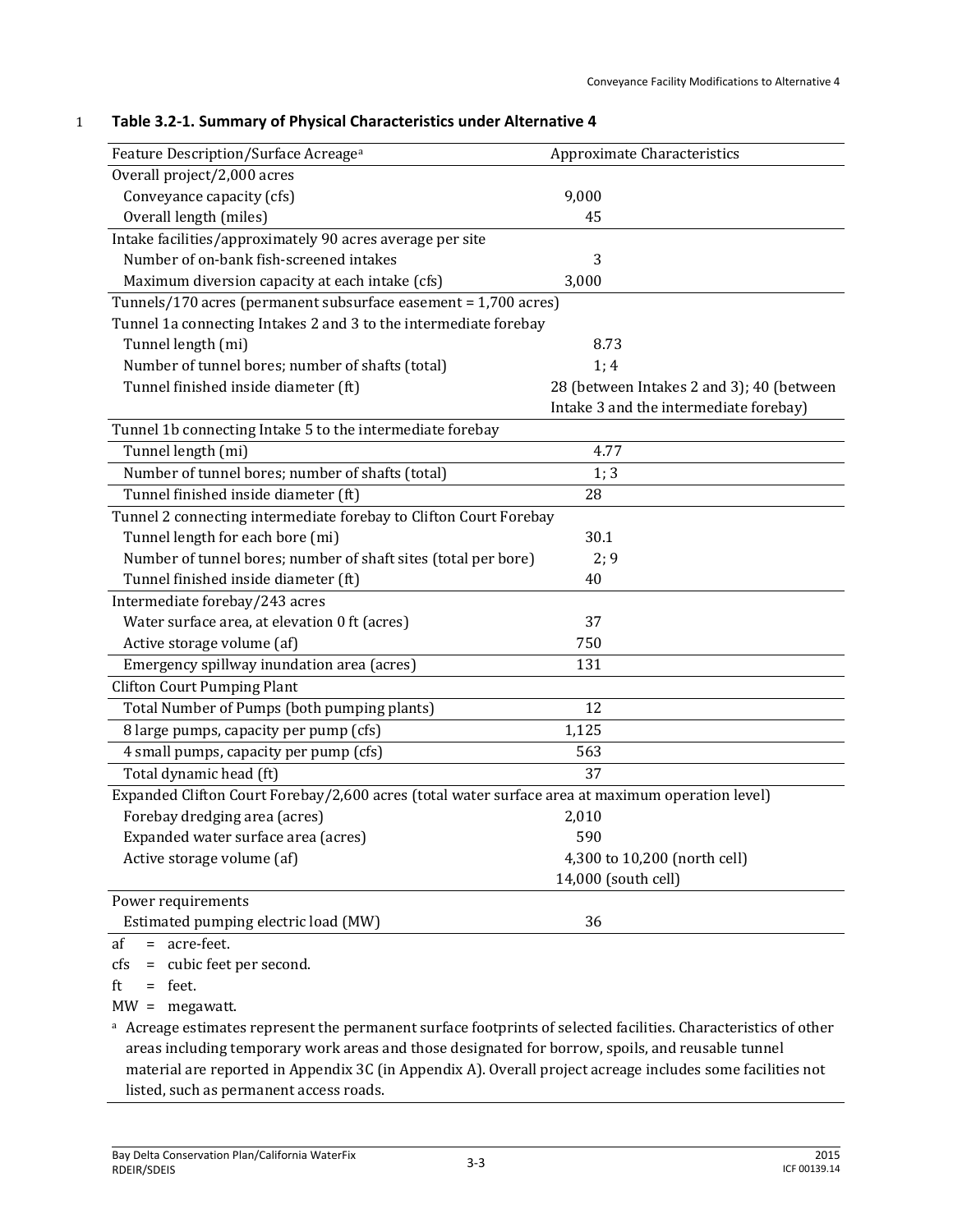A map and a schematic diagram depicting the conveyance facilities associated with Alternative 4 are provided in Figures 3-9 and 3-10 in Appendix A of this REIR/SDEIS. Figure 3-9 shows the major construction features associated with this proposed water conveyance facility alignment; a detailed depiction is provided in Figure M3-4 in the Mapbook Volume. Figures 3-19a and 3-20a in Appendix A of this REIR/SDEIS depict the modified intake design. New siphon and canal connections would be constructed between the north cell of the expanded Clifton Court Forebay and the Banks and Jones pumping plants, along with control structures to regulate the relative quantities of water flowing from the north Delta and the south Delta. Alternative 4 would entail the continued use of the SWP/CVP south Delta export facilities. Alternative 4 would include the following new water conveyance facilities components. Three north Delta intakes with fish screens along the east bank of the Sacramento River (Intakes 2, 3, and 5) with box conduits, sedimentation basins, gates, a drop structure, and solids drying lagoons. (Chapter 3, *Description of Alternatives*, Section 3.6.1.1, in Appendix A of this RDEIR/SDEIS) 15 • Associated facilities include an access road, fencing and security gates, an electrical building with transformers, switching equipment, a backup generator and fuel tank, storage buildings, communication devices, and an outlet tower. **••** One single-bore tunnel connecting Intake 2 to Intake 3, and the intermediate forebay (Tunnel 1a), with a launch, retrieval, and vent shaft. The segment of this tunnel between Intakes 2 and 3 would have an inside diameter of 28 feet and the segment between Intake 3 and the intermediate forebay would have an inside diameter of 40 feet. (Chapter 3, *Description of Alternatives*, Section 3.6.1.2, in Appendix A of this RDEIR/SDEIS) **One 28-foot-inside-diameter single-bore tunnel between Intake 5 and the intermediate forebay**  (Tunnel 1b), with a launch, retrieval, and vent shaft. (Chapter 3, *Description of Alternatives*, Section 3.6.1.2, in Appendix A of this RDEIR/SDEIS) Gates and flowmeters between intakes and sedimentation basins, junction structures, or tunnel shafts. Transition structures, such as stop logs and vents, between tunnel shafts and the intermediate forebay. Inlet structures with roller gates, trashracks, gate hoist gantry, and stop logs. An intermediate forebay, a pass-through facility. (Chapter 3, *Description of Alternatives*, Section 3.6.1.4, in Appendix A of this RDEIR/SDEIS) **An** outlet structure to convey water from the intermediate forebay into each main tunnel bore (Tunnel 2) via a vertical shaft. (Chapter 3, *Description of Alternatives*, Section 3.6.1.4, in Appendix A of this RDEIR/SDEIS) Two 40-foot-inside-diameter tunnels (Tunnel 2) between the intermediate forebay and two 4,500 cfs pumping plants leading to the expanded Clifton Court Forebay, with large-diameter TBM launch/retrieval shafts, safe haven work areas, and vent shafts at approximately 4-mile intervals. (Chapter 3, *Description of Alternatives*, Section 3.6.1.2, in Appendix A of this RDEIR/SDEIS)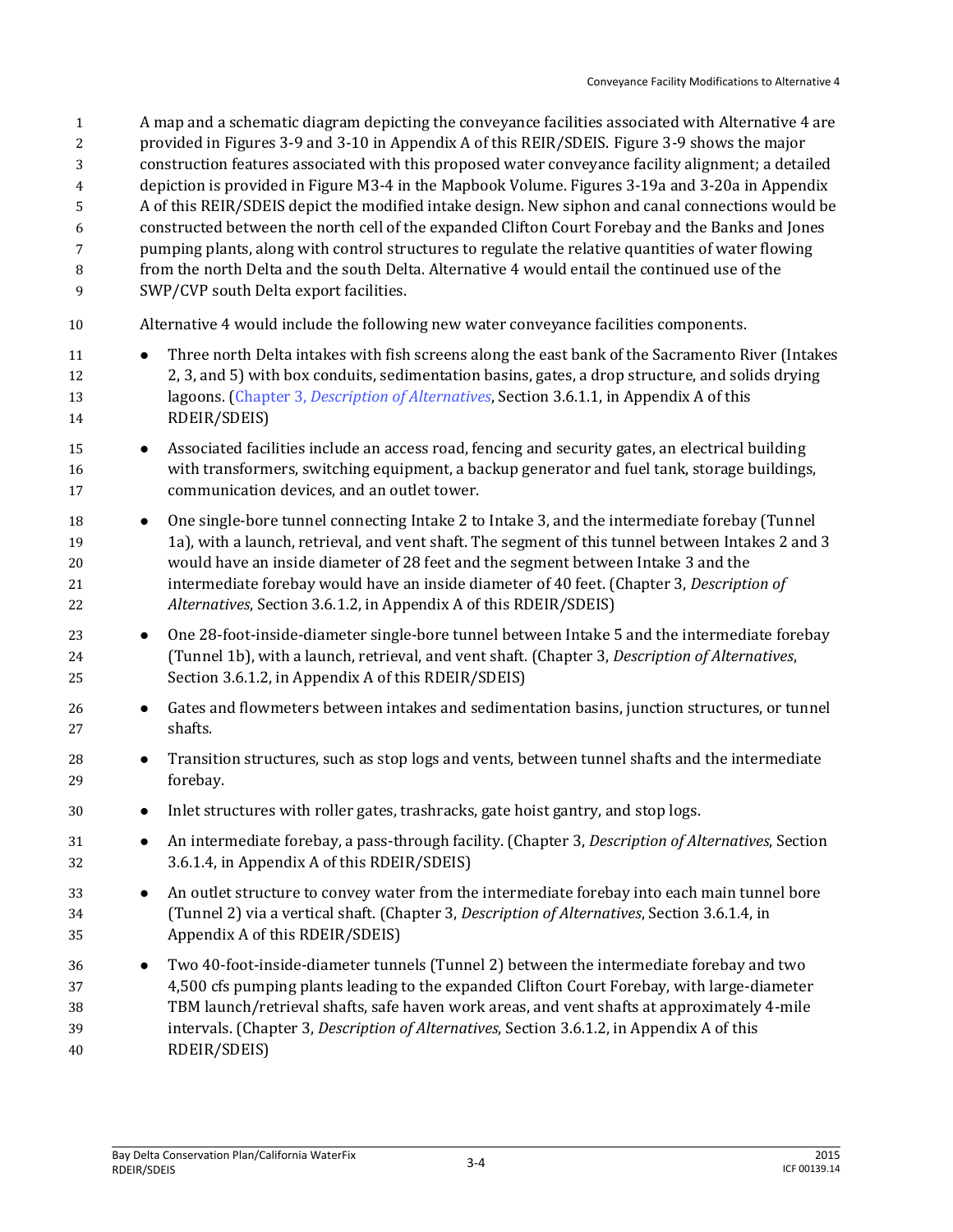- 1 An expanded Clifton Court Forebay with new embankments and an embankment dividing the forebay into a north cell and a south cell. (Chapter 3, *Description of Alternatives*, Section 3.6.1.4, in Appendix A of this RDEIR/SDEIS) Connections and control structures to the Banks and Jones pumping plants. (Chapter 3, *Description of Alternatives*, Section 3.6.1.5, in Appendix A of this RDEIR/SDEIS) A culvert siphon between the north cell of Clifton Court Forebay and a new canal segment. **A** canal and set of gates between the siphon leading from the north cell and the approach canal to the Jones Pumping Plant. **A** culvert siphon, two segments of canal, and a set of gates between the siphon leading from the north cell of Clifton Court Forebay and the approach canal to Banks Pumping Plant, downstream of Skinner Fish Facility. **A** set of gates in the existing approach canal to the Banks Pumping Plant downstream of the connection to the north cell of Clifton Court Forebay. 14  $\circ$  A set of gates in the existing approach canal to the Jones Pumping Plant downstream of the connection to Old River. **••** Transmission lines running from the existing electrical grid to project substations. Under Alternative 4, the method of delivering power to construct and operate the water conveyance facilities is assumed to be a "split" system that would connect to the existing grid in two different locations—one in the northern section of the alignment, and one in the southern section of the alignment. It is anticipated that only the southern interconnection would remain in place during conveyance facility operations. (Chapter 3, *Description of Alternatives*, Section 3.6.1.6, in Appendix A of this RDEIR/SDEIS) **Borrow areas and areas identified for the storage and/or disposal of spoil, RTM, and dredged** 24 material. (See Mapbook Figure 3-4 for updated locations) Facilities under Alternative 4 would be operated to provide diversions up to a total of 9,000 cfs from the new north Delta intakes. The total diversion capacity of the south Delta export facilities would remain constant at 15,000 cfs. The north Delta facilities would provide flexibility from where water is being diverted from (north vs. south Delta). Operations of the existing SWP/CVP south Delta export facilities would continue as described for the No Action Alternative. As described in Section 2.5, geotechnical exploration would be required to obtain data to support the development of an appropriate geologic model, characterize ground conditions, and reduce the geologic risks associated with the construction of proposed facilities. Exploration methods would include soil borings and conventional piezocones and seismic cones, as well as sampling for gas
- within soils and groundwater at selected locations.

# **3.3 Impacts of Alternative 4 Modifications**

 In many cases, physical modifications made to the water conveyance facilities under Alternative 4 would result in reduced effects of construction from that described for Alternative 4 in the Draft EIR/EIS. These design changes were reviewed and assessed for each applicable impact discussion in the document. The sections that follow summarize the individual topics that were considered in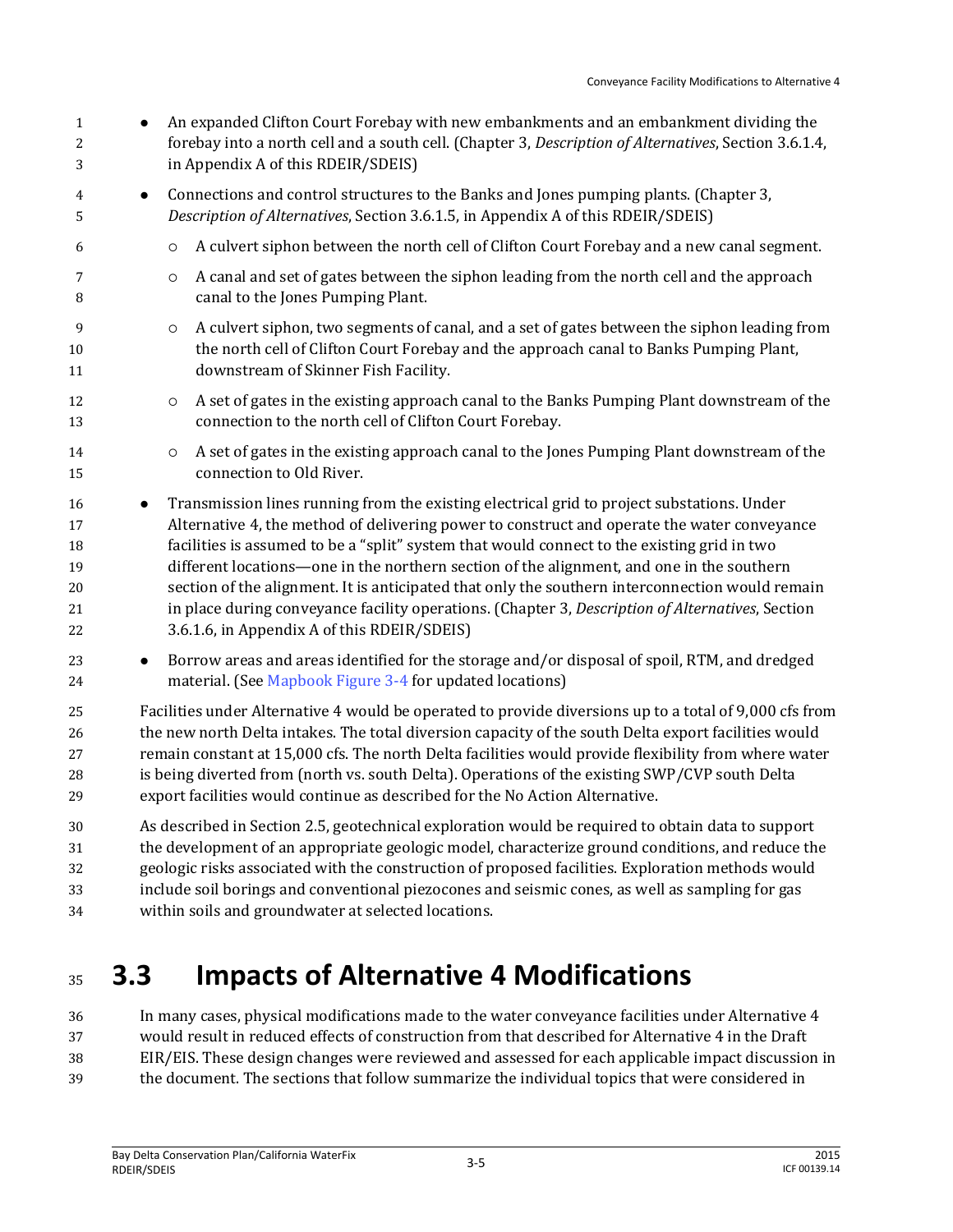light of these changes and provide references to Appendix A, *Revisions to the Draft EIR/EIS*, which highlights revisions made to the impact analysis presented in "redline-strikeout" format.

## **3.3.1 Draft EIR/EIS Chapters Not Revised**

 Physical modifications made to Alternative 4 water conveyance facilities did not require revisions to the following chapters in the EIR/EIS: Chapter 1, *Introduction*; Chapter 2, *Project Objectives and Purpose and Need*; Chapter 4, *Approach to Environmental Analyses*; Chapter 5, *Water Supply*; Chapter 29, *Climate Change*; Chapter 30, *Growth Inducement and Other Indirect Effects*; Chapter 31, *Other CEQA/NEPA Required Sections*; and Chapter 32, *Public Involvement*, because the facility changes would not substantively change any of the information or analyses presented in these sections of the Draft EIR/EIS. In some cases, revisions to these chapters have been made in response to other considerations; these revisions are described, where appropriate, throughout the RDEIR/SDEIS and appear in Appendix A.

## **3.3.2 Description of Alternatives**

 Chapter 3, *Description of Alternatives*, of the Draft EIR/EIS was revised to reflect the conveyance facility modifications to Alternative 4 described above. Descriptions of individual features unique to Alternative 4 have been added and, in cases where existing text no longer applies to Alternative 4, such text was revised to specify those alternatives to which it refers. Tables with detailed parameters specific to Alternative 4 have been updated where required to reflect changes in the design of the alternative (as well as changes in engineering assumptions described in Section 2.3, *Air Quality, Health Risk Assessment, Traffic and Noise Revisions*).

 Refer to Chapter 3, *Description of Alternatives,* Sections 3.2.3, 3.4.1, 3.5.9, and 3.6.1 in Appendix A for additional detail regarding the revised description of Alternative 4. Detailed information on the updated alternative and associated assumptions can be found in Appendix 3C, *Construction Assumptions for Water Conveyance Facilities,* Section 3C.4 in Appendix A.

## **3.3.3 Surface Water**

 Chapter 6, *Surface Water*, of the Draft EIR/EIS was revised to update the surface water analyses to account for modifications in the design of the intake facilities under Alternative 4. Specifically, these design changes were considered in the context of changes in the levee configuration and the associated discussion of flood protection. The revised design was also considered for its potential to create impacts related to drainage patterns, surface runoff volumes, and risks associated with flooding.

 Refer to Chapter 6, *Surface Water*, Section 6.3.3.9, Impacts SW-4, SW-7, and SW-9 in Appendix A for the revised analysis of Alternative 4.

#### **3.3.4 Groundwater**

 Chapter 7, *Groundwater*, of the Draft EIR/EIS was revised in consideration of the potential for effects of dewatering activities to occur in different locations or at different magnitudes during

- construction of water conveyance facilities under Alternative 4 as revised. In particular, modeling
- assumptions were reviewed and groundwater modeling was replicated to account for the revised
- design and footprint of the facilities.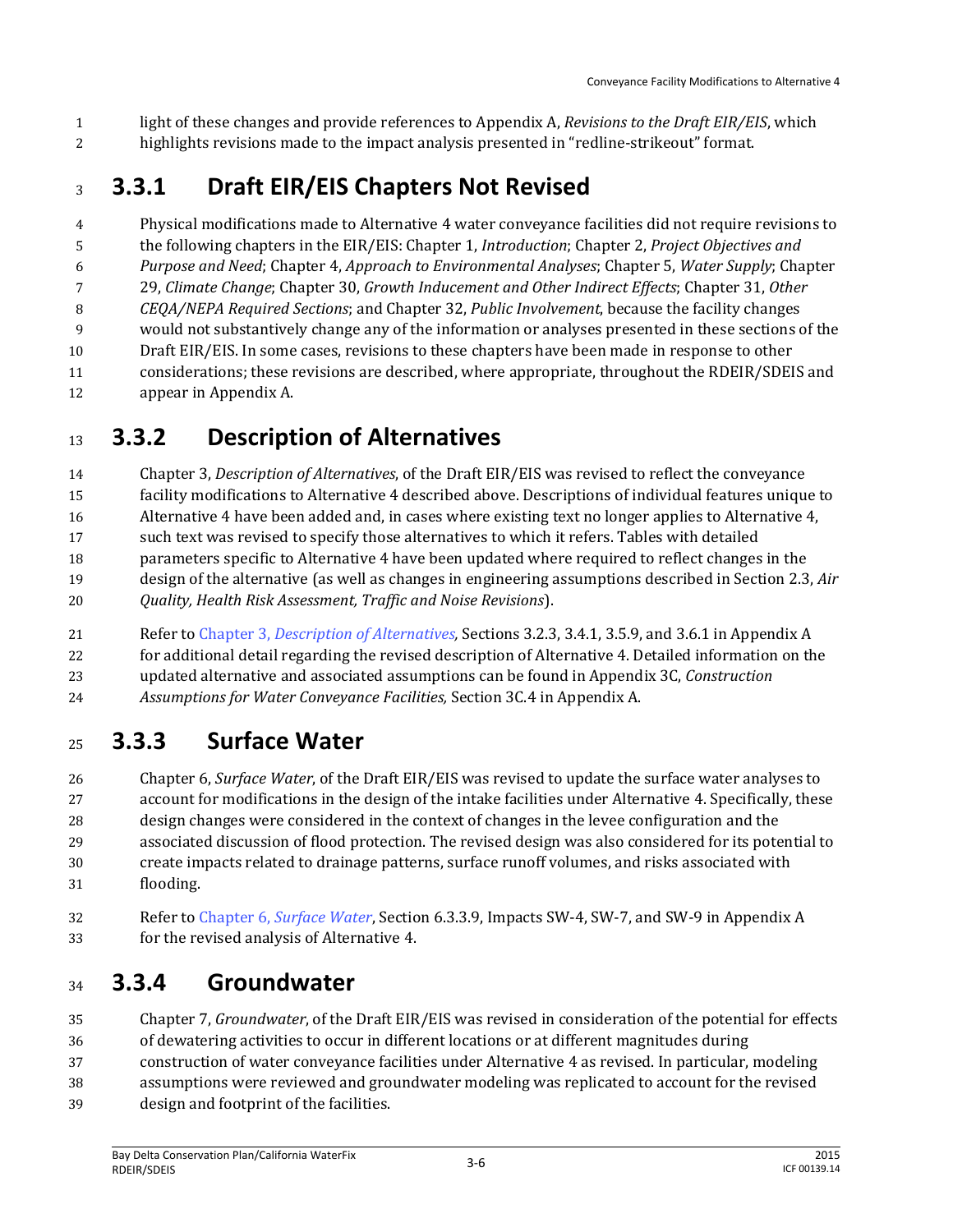Refer to Chapter 7, *Groundwater*, Section 7.3.3.9, Impacts GW-1, GW-3, and GW-4 in Appendix A for the revised analysis of Alternative 4.

## **3.3.5 Water Quality**

- Chapter 8, *Water Quality*, of the Draft EIR/EIS was revised to describe the potential for water quality
- effects associated with construction of water conveyance facilities—such as those related to
- discharges from work sites or changes to stormwater drainage and runoff patterns—to occur in different locations as a result of the revised facility footprints.
- 
- Refer to Chapter 8, *Water Quality*, Section 8.3.3.9, Impact WQ-31 in Appendix A for the
- revised analysis of Alternative 4.

## **3.3.6 Geology and Seismicity**

 Chapter 9, *Geology and Seismicity*, of the Draft EIR/EIS was modified to describe the geologic or seismic risks associated with the revised water conveyance facility footprints. Specifically, text was revised to describe the potential for slope failure in relation to the optimized intake design, which would include an open sedimentation basin surrounded on the landside by a raised pad and new section of levee.

 Refer to Chapter 9, *Geology and Seismicity*, Section 9.3.3.9, Impacts GEO-1, GEO-2, GEO-4, and GEO-5 in Appendix A for the revised analysis of Alternative 4.

## **3.3.7 Soils**

- Chapter 10, *Soils*, of the Draft EIR/EIS was reviewed and revised to assess potential effects related to erosion, topsoil loss, and soil-related risks associated with the modified design and location of water conveyance facilities.
- Refer to Chapter 10, *Soils*, Section 10.3.3.9, Impacts SOILS-1, SOILS-2, SOILS-3, and SOILS-4 in Appendix A for the revised analysis of Alternative 4.

## **3.3.8 Fish and Aquatic Resources**

- Chapter 11, *Fish and Aquatic Resources*, of the Draft EIR/EIS was revised to assess potential construction-related impacts on fish that could result from new or changed in-water construction sites (e.g., barge unloading facilities) and updated assumptions for pile-driving activities in or adjacent to water bodies.
- Refer to Section 4.3.7, *Fish and Aquatic Resources*, Impacts AQUA-1, AQUA-19, AQUA-37, AQUA-55,
- AQUA-73, AQUA-91, AQUA-109, AQUA-127, AQUA-145, AQUA-163, AQUA-181, and AQUA-199 for
- the analysis of Alternative 4A. These construction-related impacts would be identical for Alternative
- 4 because the proposed physical water conveyance facilities are the same for both alternatives.

## **3.3.9 Terrestrial Biological Resources**

 Chapter 12, *Terrestrial Biological Resources*, of the Draft EIR/EIS was revised to account for changes in the magnitude of direct impacts on natural communities and species habitat associated with the footprint of the revised water conveyance facilities, including the revised power line alignment and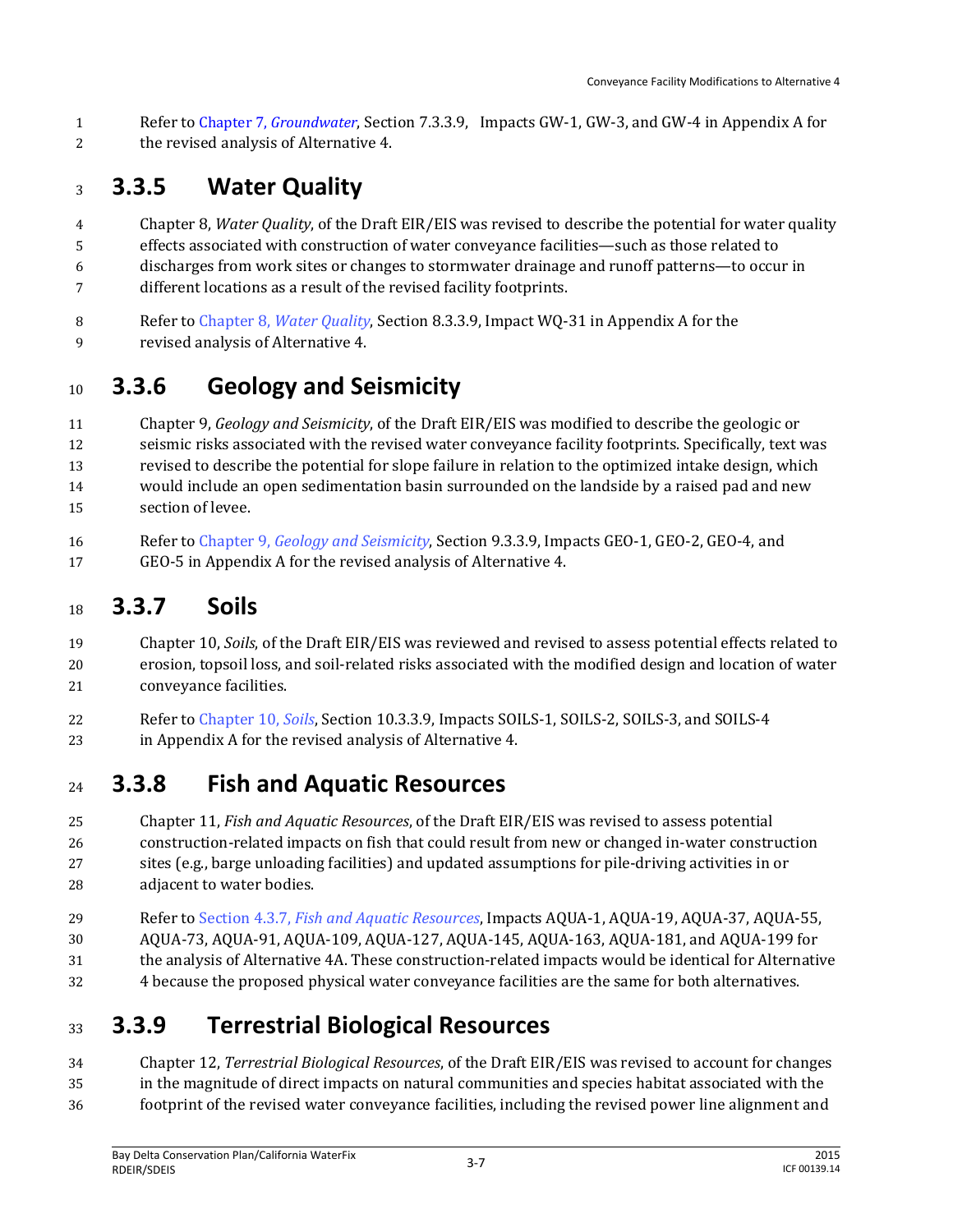- assumptions. Additionally, indirect impacts associated with the construction of water conveyance
- facilities were reviewed and revised where applicable.
- Refer to Chapter 12, *Terrestrial Biological Resources,* Section 12.3.3.9 in Appendix A for the
- revised analysis of Alternative 4.

#### **3.3.10 Land Use**

 Chapter 13, *Land Use*, of the Draft EIR/EIS was modified to describe the potential for the revised design of water conveyance facilities to result in incompatibilities with applicable land use plans and

policies in the study area. Similarly, the potential for the construction and/or long-term placement

of water conveyance facilities to result in direct effects on current land uses was also assessed, along

with the potential for such facilities to create a physical division within an existing community.

 Refer to Chapter 13, *Land Use*, Section 13.3.3.9, Impacts LU-1, LU-2, and LU-3 in Appendix A for 12 the revised analysis of Alternative 4.

## **3.3.11 Agricultural Resources**

 Chapter 14, *Agricultural Resources*, of the Draft EIR/EIS was revised to account for changes in the magnitude of direct temporary and permanent effects on Important Farmland and land subject to Williamson Act contracts associated with the footprint of the revised water conveyance facilities. Additionally, indirect impacts associated with the construction of water conveyance facilities, such as effects related to changes in groundwater elevation or disruptions to agricultural infrastructure, were reviewed and revised where applicable.

 Refer to Chapter 14, *Agricultural Resources*, Section 14.3.3.9, Impacts AG-1 and AG-2 in Appendix A for the revised analysis of Alternative 4.

#### **3.3.12 Recreation**

 Chapter 15, *Recreation*, of the Draft EIR/EIS was revised to assess the potential for the modified construction footprint, along with a refined set of construction equipment and schedule assumptions developed for Alternative 4, for the water conveyance facilities to create temporary or permanent effects on existing well-established recreation facilities or result in the long-term reduction of recreation opportunities and experiences in the study area for water-based and upland recreational activities.

 Refer to Chapter 15, *Recreation*, Section 15.3.3.9, Impacts REC-1, REC-2, REC-3, and REC-4 in Appendix A for the revised analysis of Alternative 4.

## **3.3.13 Socioeconomics**

 Chapter 16, *Socioeconomics,* of the Draft EIR/EIS was revised based on the revised construction footprint for proposed water conveyance facilities, along with a refined set of construction cost and schedule assumptions developed for Alternative 4. This information was used to update the assessment of effects on the regional economy and employment, agricultural and recreational economic effects, changes in population and housing, changes in local government fiscal conditions, and changes in community character associated with construction (and ongoing operation and maintenance) of water conveyance facilities under Alternative 4.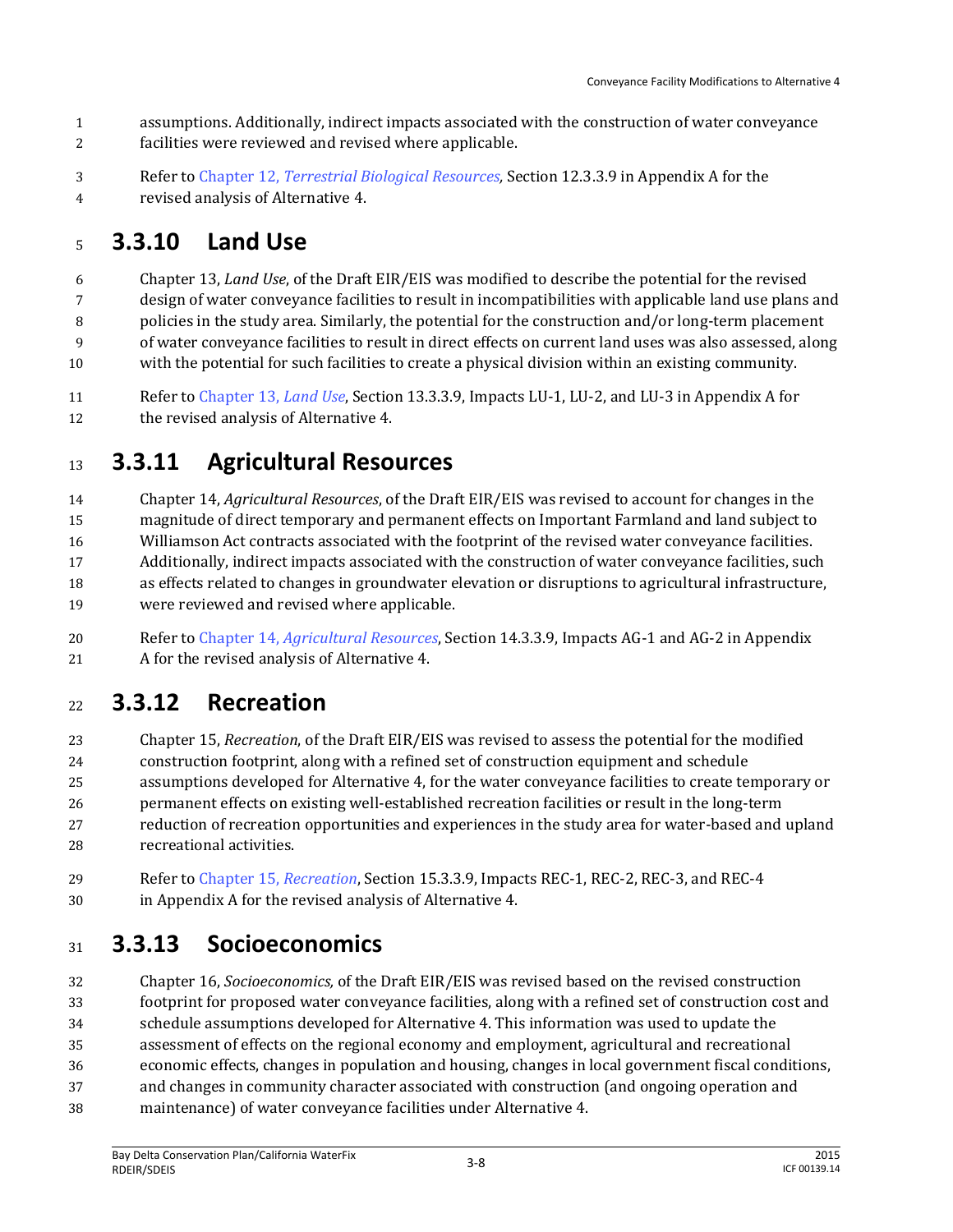- Refer to Chapter 16, *Socioeconomics*, Section 16.3.3.9, Impacts ECON-1, ECON-2, ECON-3, ECON-4,
- ECON-5, ECON-6, ECON-7, ECON-9, and ECON-10 in Appendix A for the revised analysis of
- Alternative 4. Additionally, one table from Draft EIR/EIS Appendix 16A has been incorporated into
- Appendix A.

## **3.3.14 Aesthetics and Visual Resources**

 Chapter 17, *Aesthetics and Visual Resources*, of the Draft EIR/EIS was modified to assess the potential of the revised design of water conveyance facilities (and associated architectural guidelines incorporated in a revised conceptual engineering report) to result in a substantial alteration of the existing visual quality or character within the study area or create effects on a scenic vista or along a state scenic highway. This chapter was also revised to consider the potential for construction activities to create new sources of light or glare that would adversely affect views in the area. In particular, the updated intake design was assessed through the preparation of several revised visual simulations.

- Refer to Chapter 17, *Aesthetics and Visual Resources*, Section 17.3.3.9, Impacts AES-1, AES-2,
- AES-3, AES-4, and AES-5 in Appendix A for the revised analysis of Alternative 4. Several passages from supporting appendices to Draft EIR/EIS Chapter 17 have also been incorporated into Appendix A.

## **3.3.15 Cultural Resources**

 Chapter 18, *Cultural Resources*, and Appendix 18B, of the Draft EIR/EIS were revised to account for changes in the number of built environment resources potentially directly or indirectly affected by construction of the water conveyance facilities.

 Refer to Chapter 18, *Cultural Resources*, Section 18.3.3.9, Impact CUL-5 in Appendix A for the revised analysis of Alternative 4.

## **3.3.16 Transportation**

 Chapter 19, *Transportation*, of the Draft EIR/EIS was revised based on the revised construction footprint for proposed water conveyance facilities, along with a refined set of construction equipment and schedule assumptions developed for Alternative 4. This information was used to update the assessment of effects on roadway level of service and pavement conditions associated with construction vehicle trips under Alternative 4, including the transport of equipment, materials, and workers to and from project construction sites. Analyses associated with the potential for increased safety hazards and disruption of other modes of transportation including marine, rail, transit, and bicycle traffic were also revised based on the updated construction information.

- Refer to Chapter 19, *Transportation*, Section 19.3.3.9, Impacts TRANS-1, TRANS-2, TRANS-3, TRANS-
- 4, TRANS-5, TRANS-6, and TRANS-7 in Appendix A for the revised analysis of Alternative 4.
- Additionally, portions of Draft EIR/EIS Appendix 19A have also been incorporated into Appendix A.

#### **3.3.17 Public Services and Utilities**

 Chapter 20, *Public Services and Utilities*, of the Draft EIR/EIS was revised based on the revised construction footprint for proposed water conveyance facilities for Alternative 4, including the

revised power line alignment and assumptions. This information was used to update the impacts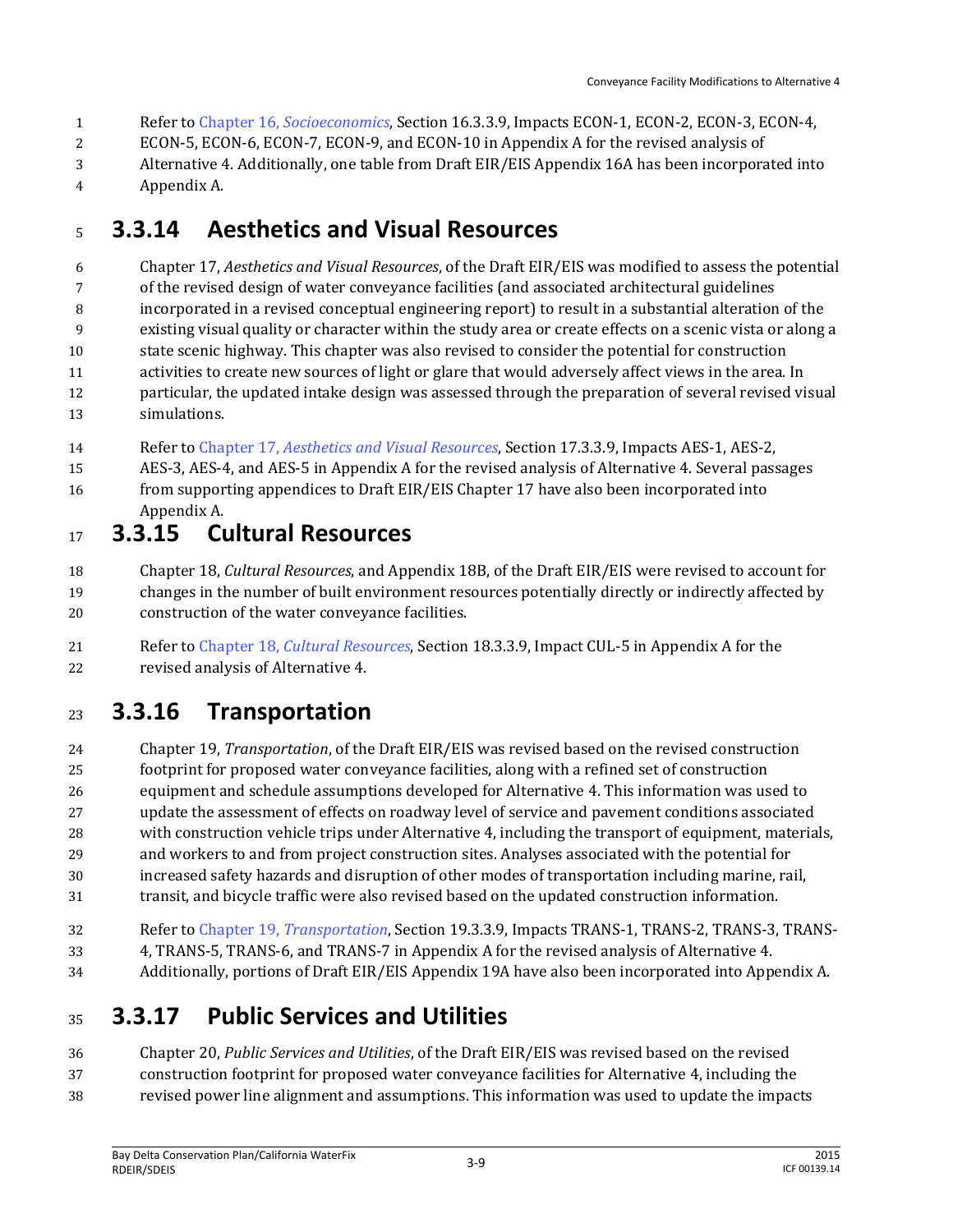- related to demand and effects on public services such as law enforcement, fire protection, and
- emergency response services; public service facilities; public schools; services and facilities related
- to water and wastewater treatment, solid waste and landfills, and regional or local utilities, as a
- result of constructing the proposed water conveyance facilities.
- Refer to Chapter 20, *Public Services and Utilities*, Section 20.3.3.9, Impacts UT-1, UT-2, UT-3,
- UT-4, UT-5, and UT-6 in Appendix A for the revised analysis of Alternative 4.

## **3.3.18 Energy**

- Chapter 21, *Energy*, of the Draft EIR/EIS was revised based on the revised construction footprint for proposed water conveyance facilities for Alternative 4. This information was used to update the assessment of any potentially wasteful or inefficient energy use for temporary construction activities related to the proposed water conveyance facilities.
- Refer to Chapter 21, *Energy*, Section 21.3.3.9, Impact ENG-1 in Appendix A for the revised analysis of Alternative 4.

## **3.3.19 Air Quality and Greenhouse Gases**

 Chapter 22, *Air Quality and Greenhouse Gases*, of the Draft EIR/EIS was revised based on the revised construction footprint for proposed water conveyance facilities for Alternative 4, along with a refined set of construction equipment and schedule assumptions developed for Alternative 4. This information was used to update the assessment of the generation of criteria pollutants in excess of air quality district regional thresholds, and Federal De Minimis thresholds, during construction of the proposed water conveyance facilities; exposure of sensitive receptors to health threats from localized particulate matter and Valley Fever in excess of air quality district regional thresholds; creation of potential odors affecting people during construction and operation of the proposed conveyance facilities; and generation of cumulative greenhouse gas emissions during construction and operation of the proposed water conveyance facilities.

 Refer to Chapter 22, *Air Quality and Greenhouse Gases*, Section 22.3.3.9, Impacts AQ-1 through AQ-27 in Appendix A for the revised analysis of Alternative 4.

#### **3.3.20 Noise**

- Chapter 23, *Noise*, of the Draft EIR/EIS was revised based on the revised construction footprint and updated assumptions for pile-driving activities for proposed water conveyance facilities, along with a refined set of construction equipment and schedule assumptions developed for Alternative 4. This
- information was used to update the assessment of exposure of sensitive receptors and noise-
- sensitive land uses to vibration or groundborne noise from construction and operation of the water conveyance facilities.
- Refer to Chapter 23, *Noise*, Section 23.3.3.9, Impacts NOI-1 through NOI-3 in Appendix A for the revised analysis of Alternative 4.

#### **3.3.21 Hazards and Hazardous Materials**

 Chapter 24, *Hazards and Hazardous Materials*, of the Draft EIR/EIS was revised based on the revised construction footprint for proposed water conveyance facilities for Alternative 4. This information